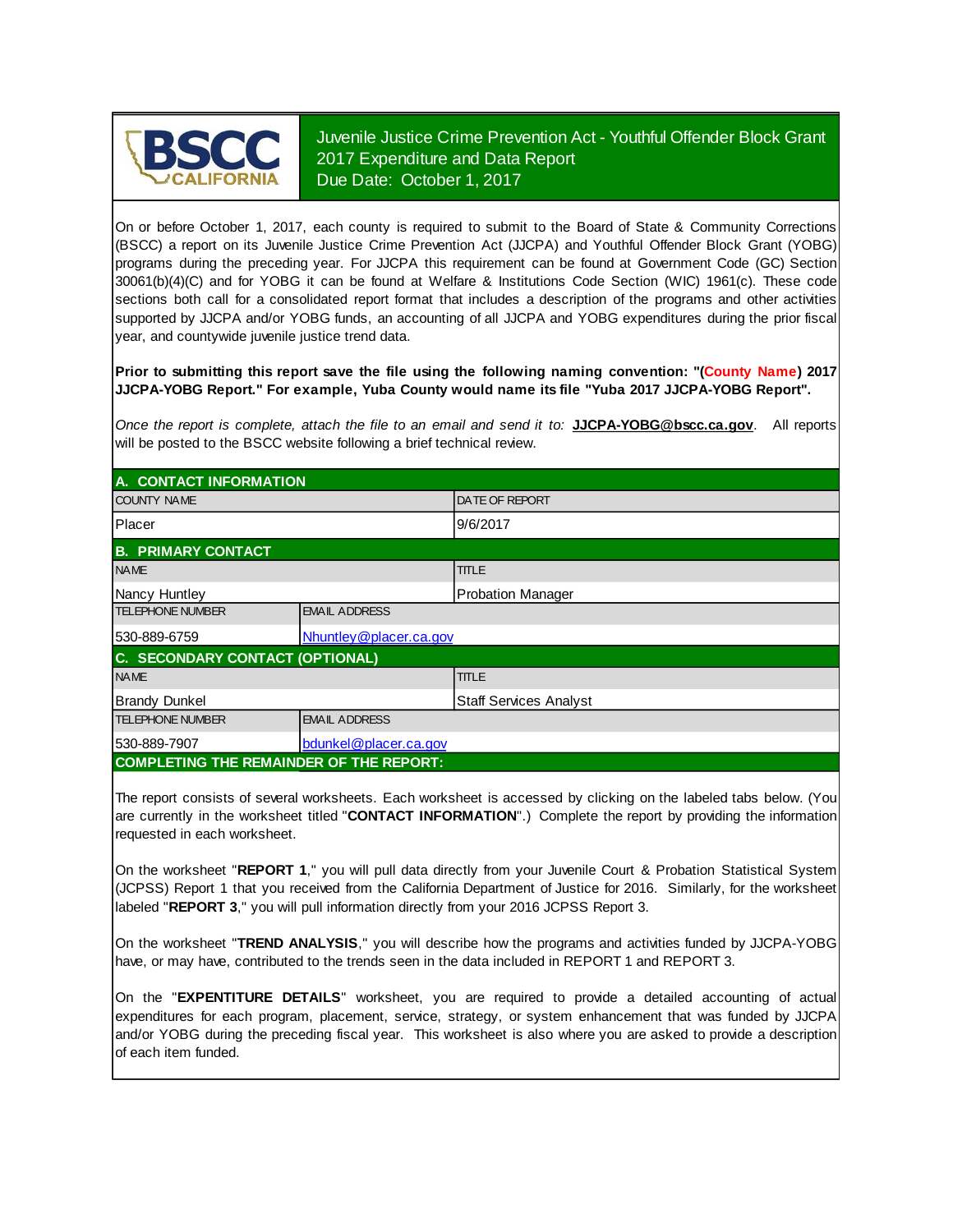### **COUNTYWIDE JUVENILE JUSTICE DATA for:** *Placer*

*In the blank boxes below, enter the data from your Report 1 received from DOJ as titled below:*

**Referrals of Juveniles to Probation Departments for Delinquent Acts, January 1 - December 31, 2016 Age by Referral Type, Gender, Race/Ethnic Group, Referral Source, Detention, Prosecutor Action, and Probation Department Disposition**

**Report 1**

#### **Probation Department Disposition**

| Diversions (1)      |  |
|---------------------|--|
| Petitions Filed (2) |  |

### **Gender (OPTIONAL)**

| <b>Male</b>  | 435 |
|--------------|-----|
| Female       | 204 |
| <b>TOTAL</b> | 639 |

#### **Race/Ethnic Group (OPTIONAL)**

| <b>Hispanic</b>         | 115            |
|-------------------------|----------------|
| White                   | 418            |
| <b>Black</b>            | 54             |
| Asian                   | 8              |
| <b>Pacific Islander</b> | $\overline{a}$ |
| Indian                  | 8              |
| <b>Unknown</b>          | 34             |
| <b>TOTAL</b>            | 639            |

**The data elements listed below are required by GC Section 30061(6)(4)(C)(IV) and WIC Section 196(C)(3).**

*(1)* Diversions

*(2)* Petitions Filed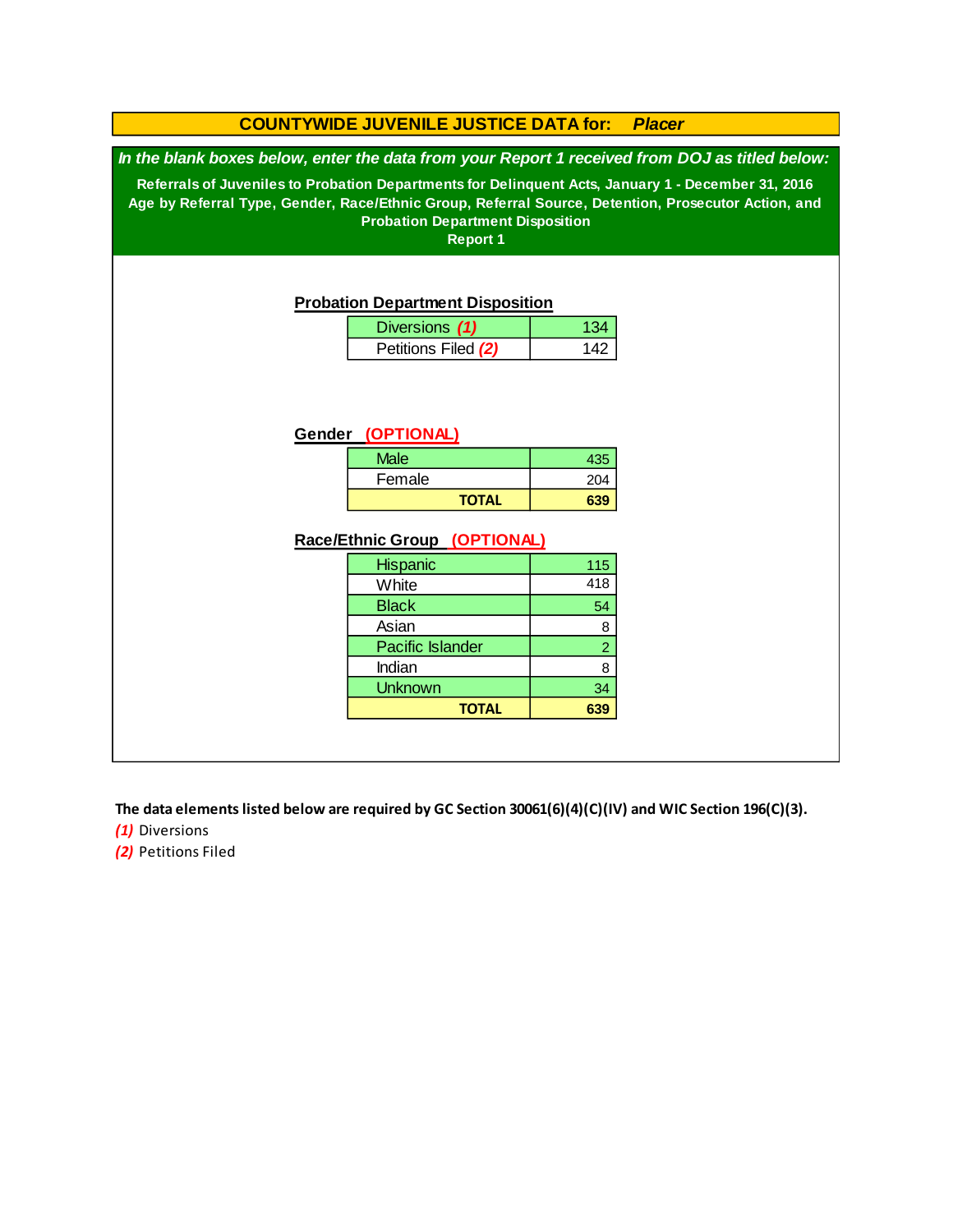|                                                                                                                                                                                                                                                                                                                                                 | <b>COUNTYWIDE JUVENILE JUSTICE DATA for:</b>                 | <b>Placer</b>   |  |  |  |  |
|-------------------------------------------------------------------------------------------------------------------------------------------------------------------------------------------------------------------------------------------------------------------------------------------------------------------------------------------------|--------------------------------------------------------------|-----------------|--|--|--|--|
| In the blank boxes below, enter the data from your Report 3 received from DOJ as titled below:<br>Juvenile Court Dispositions Resulting From Petitions for Delinquesnt Acts, January 1 - December 31, 2016<br>Age by Petition Type, Sex, Race/Ethnic Group, Defense Representation, Court Disposition and Wardship Placement<br><b>Report 3</b> |                                                              |                 |  |  |  |  |
| <b>Petition Type</b>                                                                                                                                                                                                                                                                                                                            |                                                              |                 |  |  |  |  |
|                                                                                                                                                                                                                                                                                                                                                 | <b>New</b>                                                   | 101             |  |  |  |  |
|                                                                                                                                                                                                                                                                                                                                                 | Subsequent (6)                                               | 41              |  |  |  |  |
|                                                                                                                                                                                                                                                                                                                                                 | <b>TOTAL (2)</b>                                             | 142             |  |  |  |  |
| <b>Court Disposition</b>                                                                                                                                                                                                                                                                                                                        |                                                              |                 |  |  |  |  |
|                                                                                                                                                                                                                                                                                                                                                 | Informal Probation (3)                                       | 4               |  |  |  |  |
|                                                                                                                                                                                                                                                                                                                                                 | Non-Ward Probation (3)                                       | 26              |  |  |  |  |
|                                                                                                                                                                                                                                                                                                                                                 | Wardship Probation (3)                                       | 90              |  |  |  |  |
|                                                                                                                                                                                                                                                                                                                                                 | Diversion (1)                                                | ٠               |  |  |  |  |
|                                                                                                                                                                                                                                                                                                                                                 | Deferred Entry of Judgement (1)                              | 10 <sup>°</sup> |  |  |  |  |
|                                                                                                                                                                                                                                                                                                                                                 | <b>Wardship Placements</b>                                   |                 |  |  |  |  |
|                                                                                                                                                                                                                                                                                                                                                 |                                                              | 87              |  |  |  |  |
|                                                                                                                                                                                                                                                                                                                                                 | Own/Relative's Home (4)                                      |                 |  |  |  |  |
|                                                                                                                                                                                                                                                                                                                                                 | Non-Secure County Facility (4)<br>Secure County Facility (5) |                 |  |  |  |  |
|                                                                                                                                                                                                                                                                                                                                                 | Other Public Facility (4)                                    |                 |  |  |  |  |
|                                                                                                                                                                                                                                                                                                                                                 | Other Private Facillity (4)                                  | $\overline{2}$  |  |  |  |  |
|                                                                                                                                                                                                                                                                                                                                                 | Other $(4)$                                                  | 1               |  |  |  |  |
|                                                                                                                                                                                                                                                                                                                                                 | California Youth Authority (5)                               |                 |  |  |  |  |
|                                                                                                                                                                                                                                                                                                                                                 | <b>TOTAL</b>                                                 | 90              |  |  |  |  |
|                                                                                                                                                                                                                                                                                                                                                 | <b>Subsequent Actions</b>                                    |                 |  |  |  |  |
|                                                                                                                                                                                                                                                                                                                                                 | <b>Technical Violations (7)</b>                              |                 |  |  |  |  |
|                                                                                                                                                                                                                                                                                                                                                 |                                                              |                 |  |  |  |  |
|                                                                                                                                                                                                                                                                                                                                                 | Sex (OPTIONAL)                                               |                 |  |  |  |  |
|                                                                                                                                                                                                                                                                                                                                                 | <b>Male</b>                                                  | 122             |  |  |  |  |
|                                                                                                                                                                                                                                                                                                                                                 | Female                                                       | 20              |  |  |  |  |
|                                                                                                                                                                                                                                                                                                                                                 | <b>TOTAL</b>                                                 | 142             |  |  |  |  |
|                                                                                                                                                                                                                                                                                                                                                 | Race/Ethnic Group (OPTIONAL)                                 |                 |  |  |  |  |
|                                                                                                                                                                                                                                                                                                                                                 | Hispanic                                                     | 35              |  |  |  |  |
|                                                                                                                                                                                                                                                                                                                                                 | White                                                        | 85              |  |  |  |  |
|                                                                                                                                                                                                                                                                                                                                                 | <b>Black</b>                                                 | 14              |  |  |  |  |
|                                                                                                                                                                                                                                                                                                                                                 | Asian                                                        | $\overline{c}$  |  |  |  |  |
|                                                                                                                                                                                                                                                                                                                                                 | Pacific Islander                                             | Ξ               |  |  |  |  |
|                                                                                                                                                                                                                                                                                                                                                 | Indian                                                       | $\overline{c}$  |  |  |  |  |
|                                                                                                                                                                                                                                                                                                                                                 | <b>Unknown</b>                                               | $\overline{4}$  |  |  |  |  |
|                                                                                                                                                                                                                                                                                                                                                 | <b>TOTAL</b>                                                 | 142             |  |  |  |  |
|                                                                                                                                                                                                                                                                                                                                                 |                                                              |                 |  |  |  |  |

**The data elements listed below are required by GC Section 30061(6)(4)(C)(IV) and WIC Section 196(C)(3).**

*(1)* Diversions

*(2)* Petitions Filed

*(3)* Petitions Sustained

*(4)* Placements

*(5)* Incarcerations

- *(6)* Subsequent Petitions
- *(7)* Probation Violations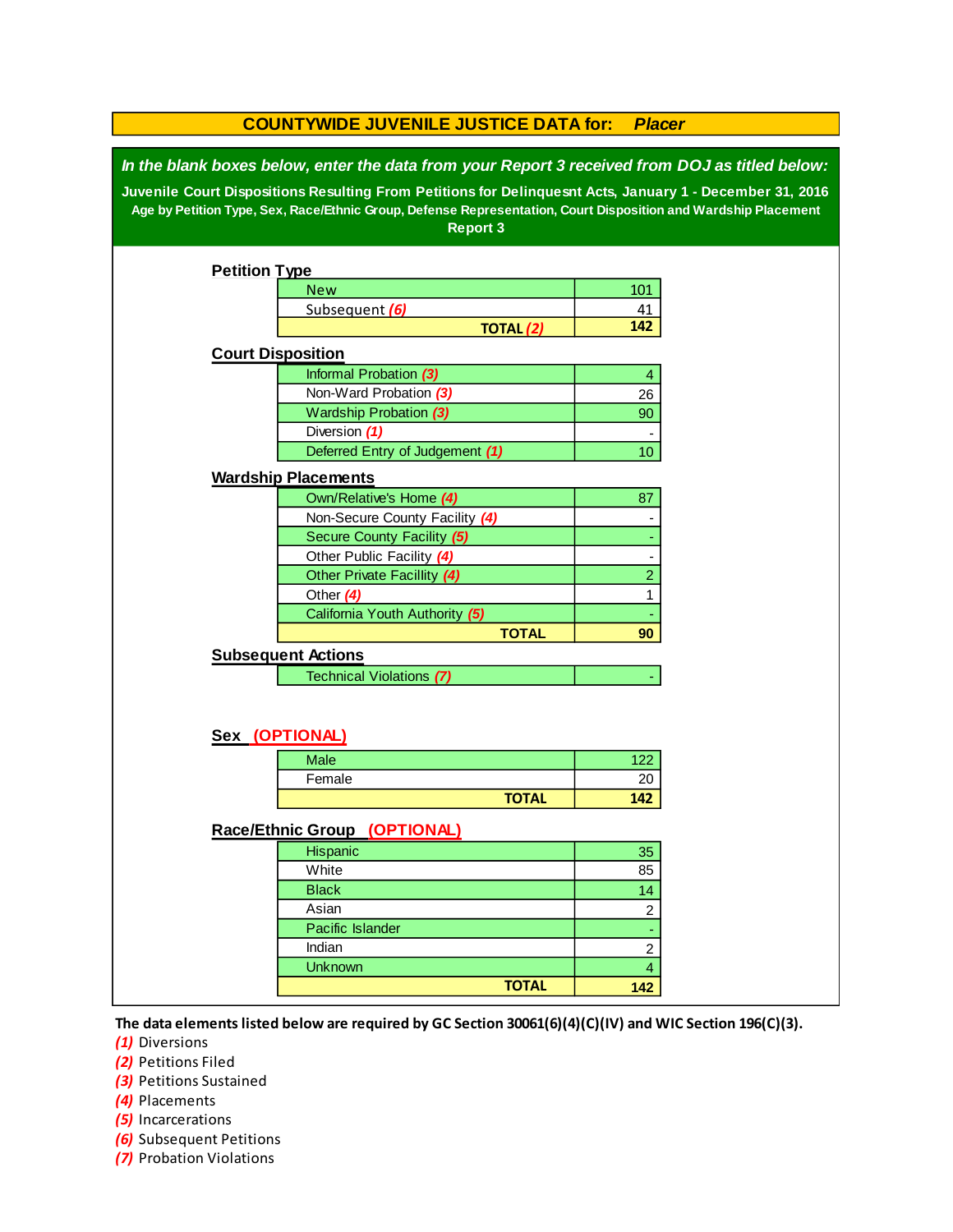# **COUNTYWIDE JUVENILE JUSTICE DATA for:** *Placer*

*In the blank boxes below, enter your juvenile arrest data from last year. Arrest data by county can be found at:*

**https://openjustice.doj.ca.gov/crime-statistics/arrests** 

### **Arrests**

| <b>Felony Arrests</b>      | 130 |
|----------------------------|-----|
| <b>Misdemeanor Arrests</b> |     |
| <b>Status Arrests</b>      |     |
| <b>TOTAL</b>               | 414 |

### **Gender (OPTIONAL)**

| <b>Male</b>  | 004     |
|--------------|---------|
| Female       | 122     |
| <b>TOTAL</b> | 41<br>n |

# **Race/Ethnic Group (OPTIONAL)**

| <b>Black</b>    | 39  |
|-----------------|-----|
| White           | 274 |
| <b>Hispanic</b> | 76  |
| Other           | 25  |
| <b>TOTAL</b>    | 414 |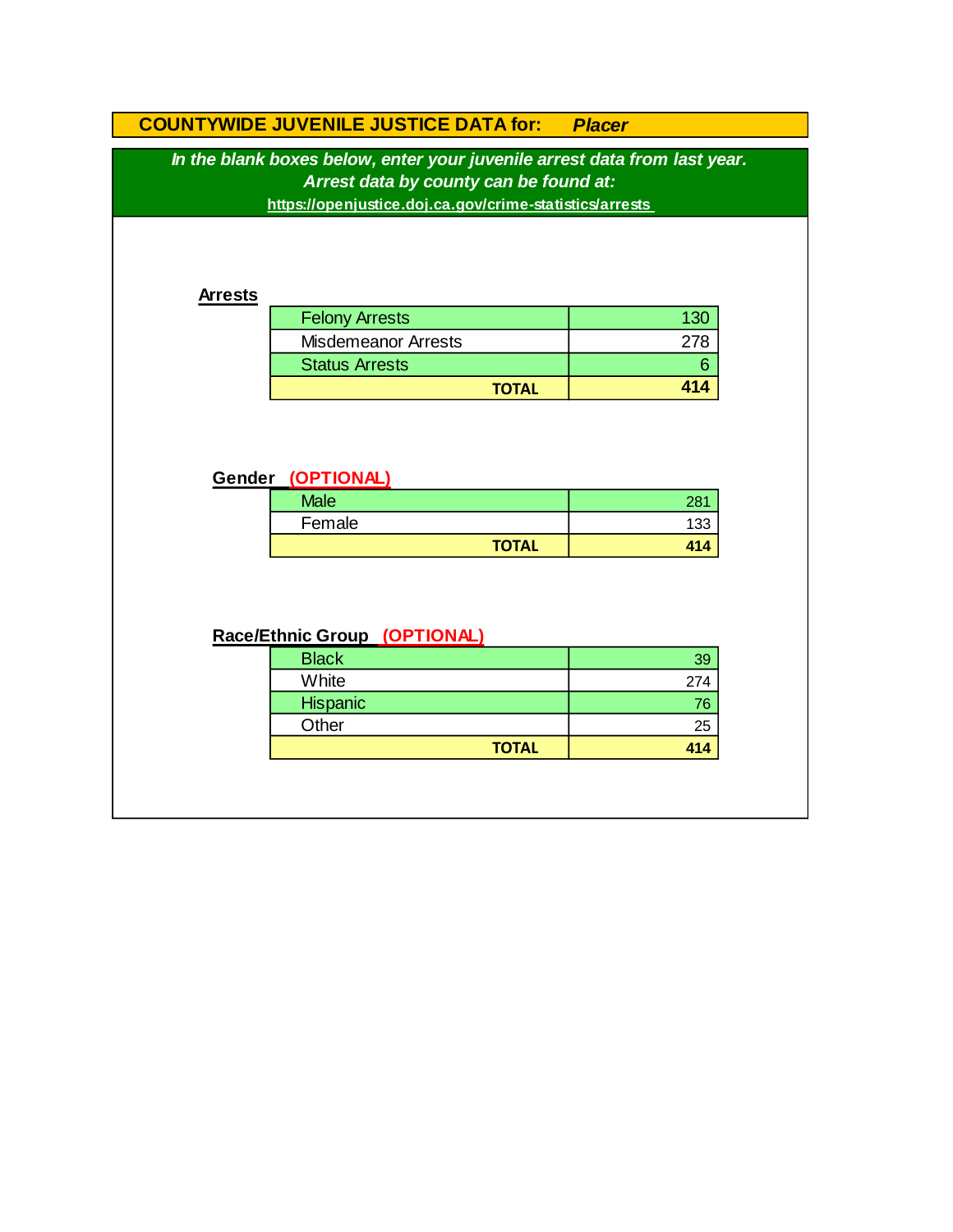# **ANALYSIS OF COUNTYWIDE TREND DATA for:** *Placer*

### **Government Code Section 30061(b)(4(C)(iv) & WIC 1961(c)(3)**

Provide <sup>a</sup> summary description or analysis, based on available information, of how the programs, placements, services, strategies or system enhancements funded by JJCPA-YOBG have, or may have, contributed to, or influenced, the juvenile justice data trends identified in this report.

As with previous years, the number of minors arrested on felony and misdemeanor charges has declined. This, in part, can be contributed to an increase in community based youth programing including police activity leagues, faith based programs, and intervention and prevention programs such as Girls' Circle, Boy's Council and the Family and Youth Resource Fair. Furthermore, the availability and utilization of the Crisis Resolution Center has been very successful in diverting troubled youth from the Criminal Justice and Child Welfare systems. Although, the number of minors placed on formal wardship have remained steady; the number of detentions and out-of-home placements remain very low with a slight decline. This can be contributed to the use of the risk/needs assessment, individualized case/treatment plans, intensive services, graduated incentives and sanctions, and officers' use of evidence-based supervision and treatment practices, including safety and behavioral plans. Therefore, only minors with high risks and needs that truly need detention or outof-home placement receive it, and in most cases, intervention and prevention efforts have succeeded.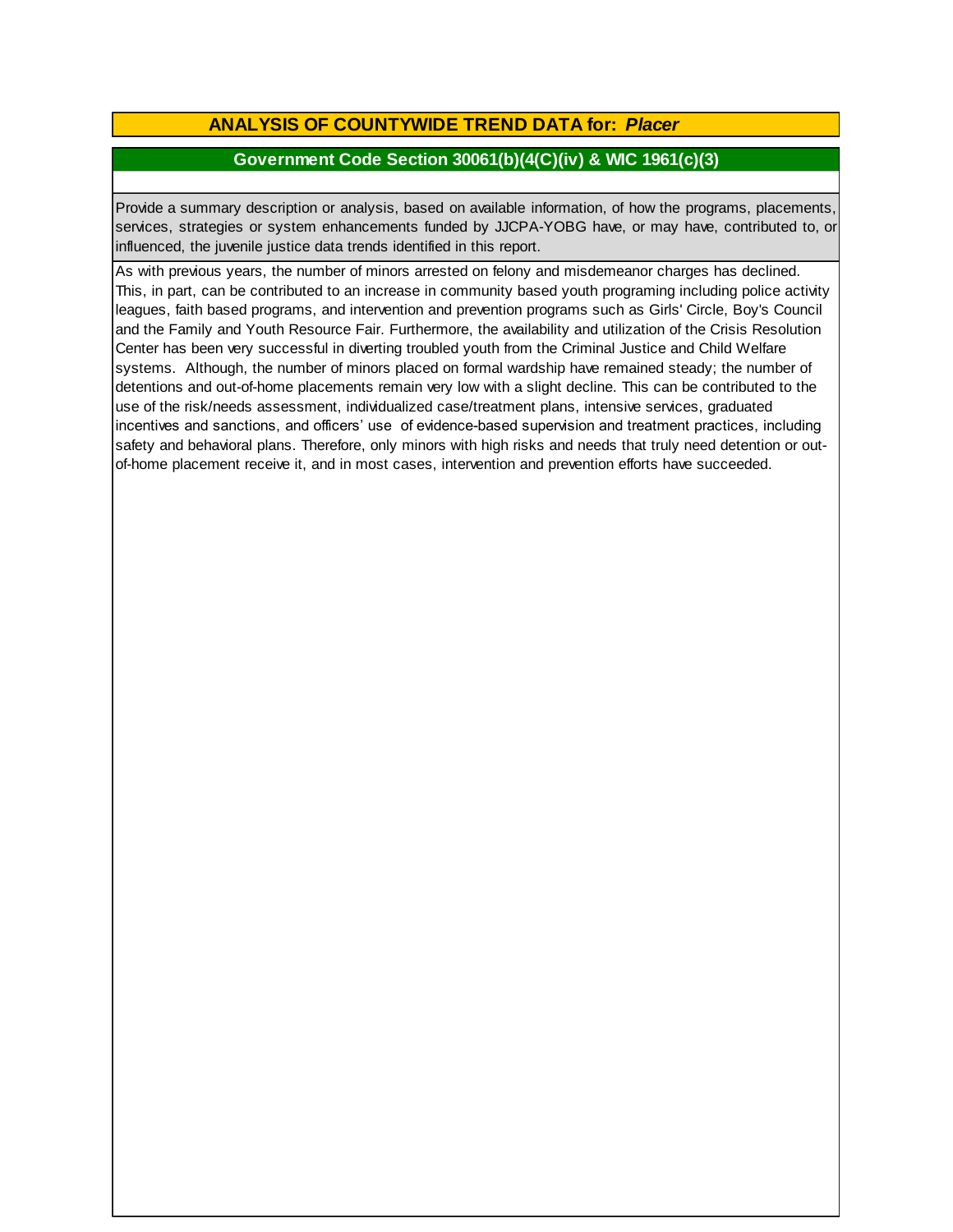Use the template(s) below to report the programs, placements, services, strategies, and/or system enhancements you funded in the preceding fiscal year. Use <sup>a</sup> separate template for each program, placement, service, strategy, or system enhancement that was supported with JJCPA and/or YOBG funds. If you need more templates than provided, copy and paste additional templates below the last Accounting of Expenditures template.

Start by indicating the name of the first program, placement, service, strategy, or system enhancement that was funded with JJCPA and/or YOBG funds last year. Next indicate the expenditure category using the drop down list provided in the Expenditure Category portion on each of the templates.

|                    | Code | <b>Expenditure Category</b>             | Code | <b>Expenditure Category</b>                   |
|--------------------|------|-----------------------------------------|------|-----------------------------------------------|
| <b>Placements</b>  | 1    | Juvenile Hall                           | 5    | Private Residential Care                      |
|                    | 2    | Ranch                                   | 6    | Home on Probation                             |
|                    | 3    | Camp                                    | 7    | <b>Other Placement</b>                        |
|                    | 4    | Other Secure/Semi-Secure Rehab Facility |      |                                               |
|                    | Code | <b>Expenditure Category</b>             | Code | <b>Expenditure Category</b>                   |
| <b>Direct</b>      | 8    | Alcohol and Drug Treatment              | 26   | Life/Independent Living Skills                |
| <b>Services</b>    | 9    | After School Services                   |      | Training/Education                            |
|                    | 10   | Aggression Replacement Therapy          | 27   | Individual Mental Health Counseling           |
|                    | 11   | Anger Management Counseling/Treatment   | 28   | Mental Health Screening                       |
|                    | 12   | Development of Case Plan                | 29   | Mentoring                                     |
|                    | 13   | <b>Community Service</b>                | 30   | Monetary Incentives                           |
|                    | 14   | Day or Evening Treatment Program        | 31   | Parenting Education                           |
|                    | 15   | Detention Assessment(s)                 | 32   | Pro-Social Skills Training                    |
|                    | 16   | <b>Electronic Monitoring</b>            | 33   | <b>Recreational Activities</b>                |
|                    | 17   | Family Counseling                       | 34   | Re-Entry or Aftercare Services                |
|                    | 18   | <b>Functional Family Therapy</b>        | 35   | Restitution                                   |
|                    | 19   | Gang Intervention                       | 36   | Restorative Justice                           |
|                    | 20   | Gender Specific Programming for Girls   | 37   | Risk and/or Needs Assessment                  |
|                    | 21   | Gender Specific Programming for Boys    | 38   | <b>Special Education Services</b>             |
|                    | 22   | <b>Group Counseling</b>                 | 39   | Substance Abuse Screening                     |
|                    | 23   | Intensive Probation Supervision         | 40   | <b>Transitional Living Services/Placement</b> |
|                    | 24   | Job Placement                           | 41   | Tutoring                                      |
|                    | 25   | Job Readiness Training                  | 42   | Vocational Training                           |
|                    |      |                                         | 43   | <b>Other Direct Service</b>                   |
|                    | Code | <b>Expenditure Category</b>             | Code | <b>Expenditure Category</b>                   |
| Capacity           | 44   | Staff Training/Professional Development | 48   | <b>Contract Services</b>                      |
| Building/          | 45   | <b>Staff Salaries/Benefits</b>          | 49   | Other Procurements                            |
| <b>Maintenance</b> | 46   | Capital Improvements                    | 50   | Other                                         |
| <b>Activities</b>  | 47   | Equipment                               |      |                                               |

### **List of Expenditure Categories and Associated Numerical Codes**

For each program, placement, service, strategy, or system enhancement, record actual expenditure details for the preceding fiscal year. Expenditures will be categorized as coming from one or more of three funding sources - JJCPA funds, YOBG funds, and other funding sources (local, federal, other state, private, etc.). Be sure to report all JJCPA and YOBG expenditures for the preceding fiscal year irrespective of the fiscal year during which the funds were allocated. Definitions of the budget line items are provided on the next page.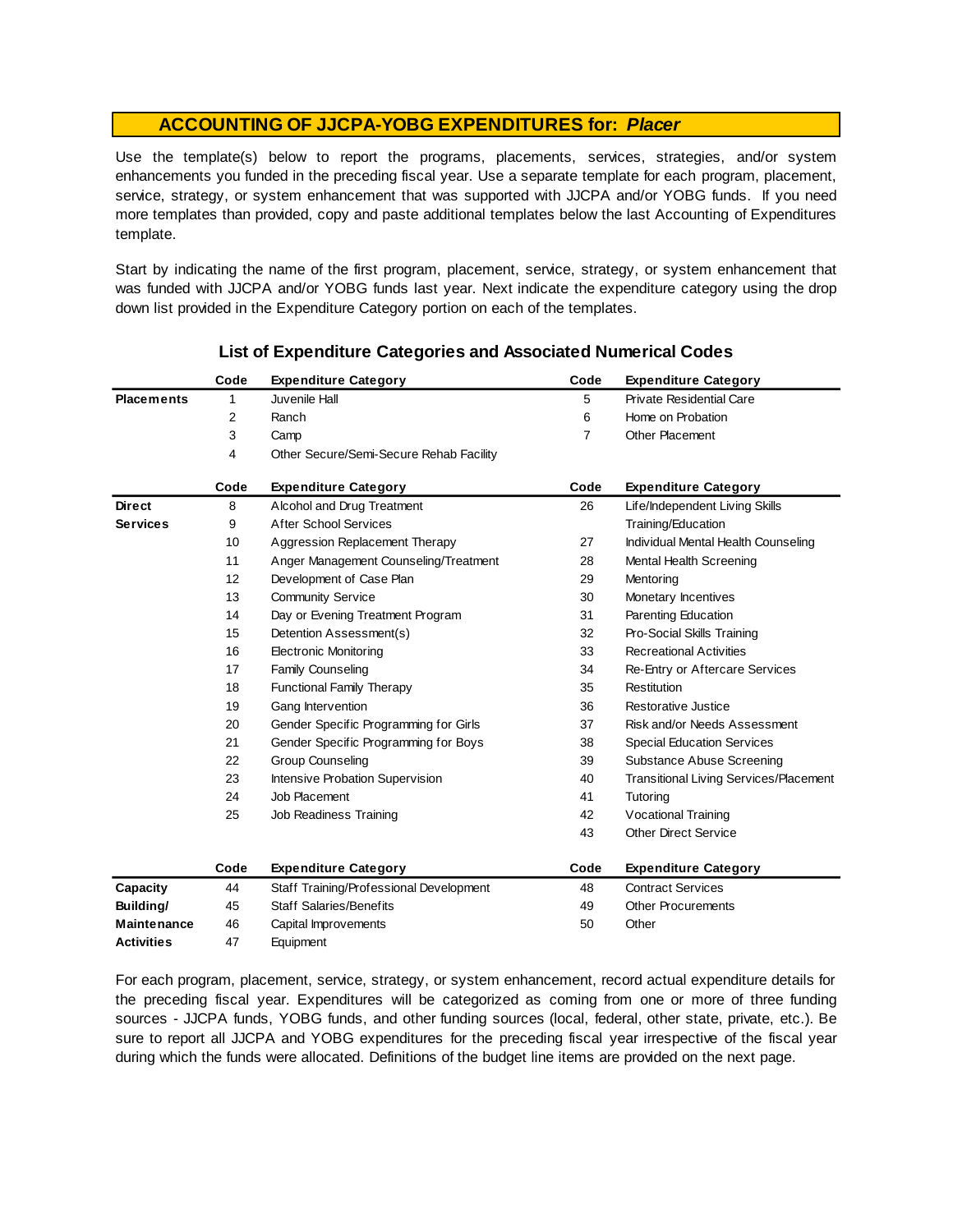**Salaries and Benefits** includes all expenditures related to paying the salaries and benefits of county probation (or other county department) employees who were directly involved in grant-related activities.

**Services and Supplies** includes expenditures for services and supplies necessary for the operation of the project (e.g., lease payments for vehicles and/or office space, office supplies) and/or services provided to participants and/or family members as part of the project's design (e.g., basic necessities such as food, clothing, transportation, and shelter/housing; and related costs).

**Professional Services** includes all services provided by individuals and agencies with whom the County contracts. The county is responsible for reimbursing every contracted individual/agency.

**Community-Based Organizations (CBO)** includes all expenditures for services received from CBO's. *NOTE* : *I f you use JJCPA and/or YOBG funds t o contract with <sup>a</sup> CBO, report that expenditure on this line item rather than on the Professional Services line item.*

**Fixed Assets/Equipment** includes items such as vehicles and equipment needed to implement and/or operate the program, placement, service, etc. (e.g., computer and other office equipment including furniture).

**Administrative Overhead** includes all costs associated with administration of the program, placement, service, strategy, and/or system enhancement being supported by JJCPA and/or YOBG funds.

Use the space below the budget detail to provide a narrative description for each program, placement, service, strategy, and/or system enhancement that was funded last year. *To do so, double click on the response box provided for this purpose.* 

Repeat this process as many times as needed to fully account for all programs, placements, services, strategies, and systems enhancements that were funded with JJCPA and/or YOBG during the last fiscal year. Keep in mind that this full report will be posted on the BSCC website in accordance with state law.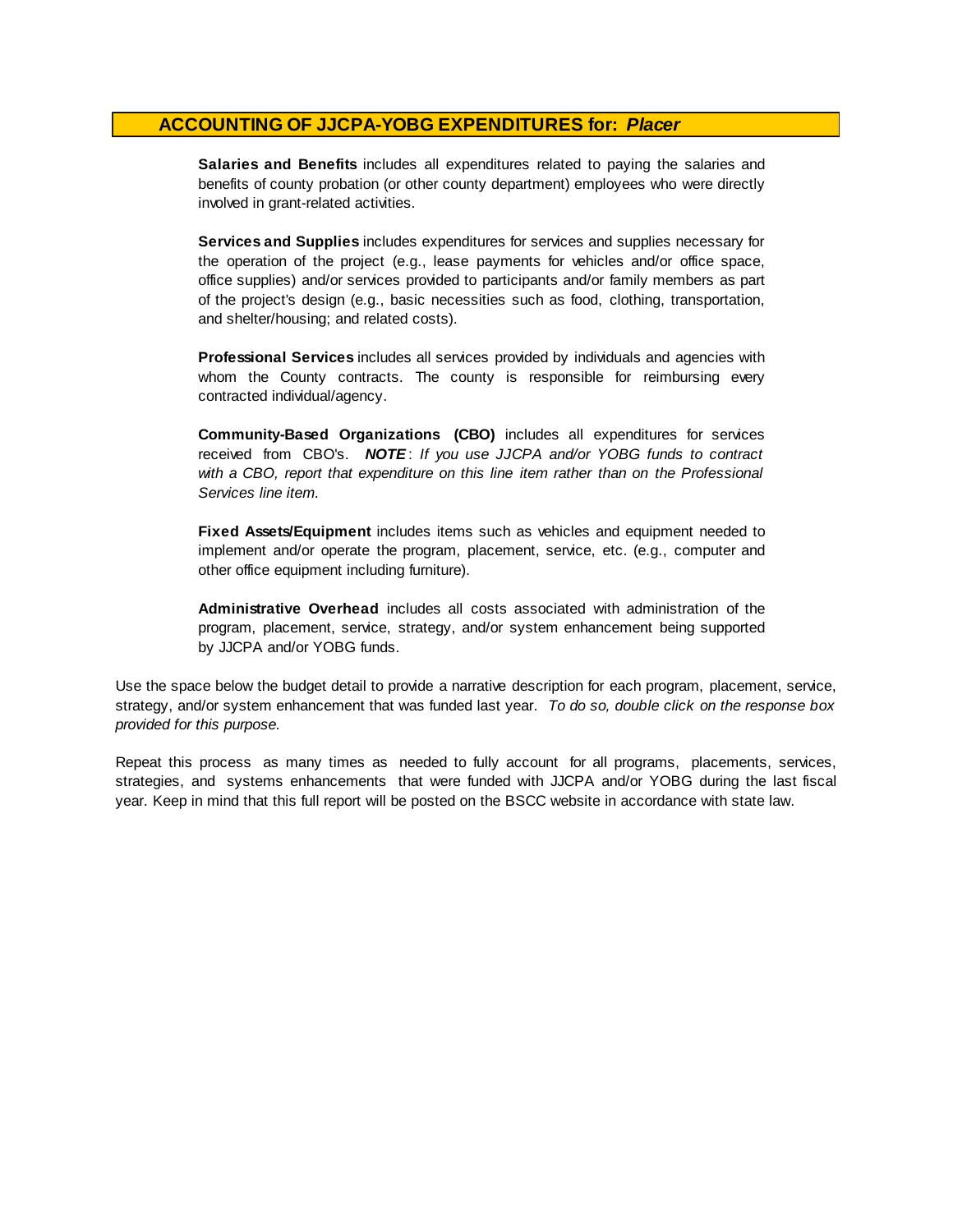| 1. Program, Placement, Service, Strategy, or System Enhancement                                          |                                                                          |          |    |   |  |  |
|----------------------------------------------------------------------------------------------------------|--------------------------------------------------------------------------|----------|----|---|--|--|
| Name of program, placement, service,<br>strategy or system enhancement:                                  | Juvenile Detention Facility                                              |          |    |   |  |  |
| <b>Expenditure Category:</b>                                                                             | Mental Health Screening                                                  |          |    |   |  |  |
|                                                                                                          | All Other Funds<br><b>YOBG Funds</b><br><b>JJCPA Funds</b><br>(Optional) |          |    |   |  |  |
| Salaries & Benefits:                                                                                     | \$                                                                       | 131, 153 |    |   |  |  |
| Services & Supplies:                                                                                     | \$                                                                       | 13,648   |    |   |  |  |
| <b>Professional Services:</b>                                                                            |                                                                          |          |    |   |  |  |
| <b>Community Based Organizations:</b>                                                                    |                                                                          |          |    |   |  |  |
| <b>Fixed Assets/Equipment:</b>                                                                           |                                                                          |          |    |   |  |  |
| Administrative Overhead:                                                                                 |                                                                          |          |    |   |  |  |
| Other Expenditures (List Below):                                                                         |                                                                          |          |    |   |  |  |
|                                                                                                          |                                                                          |          |    |   |  |  |
|                                                                                                          |                                                                          |          |    |   |  |  |
|                                                                                                          |                                                                          |          |    |   |  |  |
| <b>TOTAL: \$</b>                                                                                         |                                                                          | 144,801  | \$ | S |  |  |
| Provide a description of the program, placement, service, strategy or system enhancement that was funded |                                                                          |          |    |   |  |  |

Provide a description of the program, placement, service, strategy or system enhancement that was funded with JJCPA and/or YOBG funds in the preceding fiscal year. For example, you might want to include information on the types of youth served, prevention services you provided, your accomplishments, any barriers encountered, and what specifically JJCPA and/or YOBG funds paid for.

The Probation Department runs a secure facility which provides at-risk-youth with supervision, individual mental health and behavioral modification services, substance abuse treatment and education, Evidencebased programing such as Forward Thinking and Teaching Pro-Social Skills, and prosocial activities in their Gardening, Library, and Journaling Programs. The County intends to continue to enhace the quality of services being provided to youth housed in the Juvenile Detention Facility and prevent any service reductions. The minors will begin to be assessed using the initial JAIS Assessment in order to determine appropriate treatment and service response. Forward Thinking is a cognitive-behavorial series of and interactive journaling system using evidenced-based strategies to assist youth involved in the crimianl justice system. Positive Behavioral Interventions and Supports (PBIS) is a proactive approach to establishing the behavioral supports and social culture form youth to achieve social, emotional, and academic success. Additionally, the Placer County Probation Department contracts through the county Health and Human Services Department for one fulltime Mental Health Practitioner to work within the Juvenile Detantion Facility to assist with the meantal health needs of youth and to provide crisis intervention for detained youth.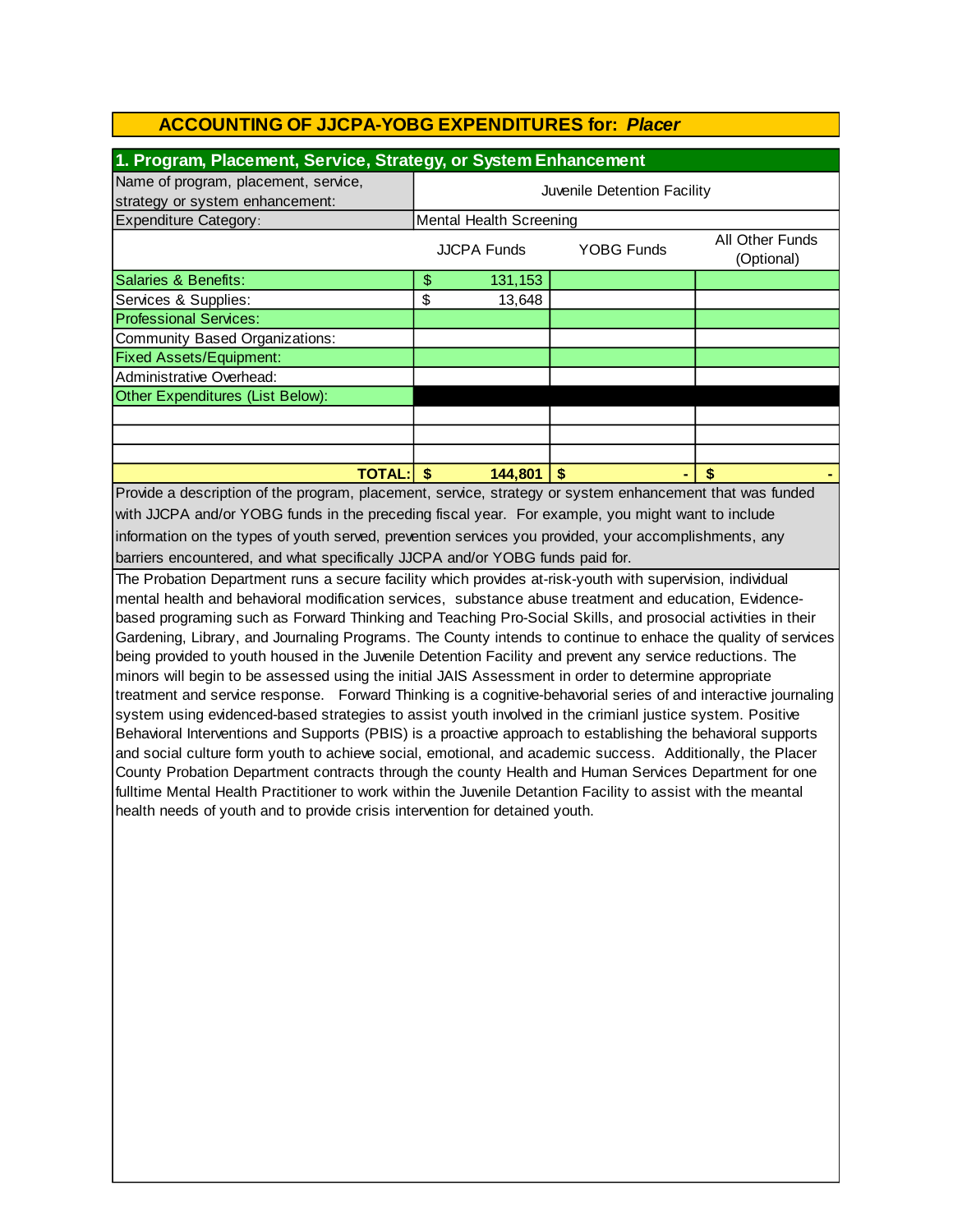| 2. Program, Placement, Service, Strategy, or System Enhancement         |                       |                              |                   |                               |  |  |
|-------------------------------------------------------------------------|-----------------------|------------------------------|-------------------|-------------------------------|--|--|
| Name of program, placement, service,<br>strategy or system enhancement: | Youth Resource Center |                              |                   |                               |  |  |
| <b>Expenditure Category:</b>                                            |                       | <b>After School Services</b> |                   |                               |  |  |
|                                                                         |                       | <b>JJCPA Funds</b>           | <b>YOBG Funds</b> | All Other Funds<br>(Optional) |  |  |
| Salaries & Benefits:                                                    | \$                    | 124,324                      |                   |                               |  |  |
| Services & Supplies:                                                    | \$                    | 109,164                      |                   |                               |  |  |
| <b>Professional Services:</b>                                           | \$                    | 355                          |                   |                               |  |  |
| Community Based Organizations:                                          |                       |                              |                   |                               |  |  |
| <b>Fixed Assets/Equipment:</b>                                          |                       |                              |                   |                               |  |  |
| Administrative Overhead:                                                |                       |                              |                   |                               |  |  |
| Other Expenditures (List Below):                                        |                       |                              |                   |                               |  |  |
|                                                                         |                       |                              |                   |                               |  |  |
|                                                                         |                       |                              |                   |                               |  |  |
|                                                                         |                       |                              |                   |                               |  |  |
| <b>TOTAL:</b>                                                           | \$                    | 233,843                      | S<br>۰            | \$                            |  |  |

barriers encountered, and what specifically JJCPA and/or YOBG funds paid for. Provide a description of the program, placement, service, strategy or system enhancement that was funded with JJCPA and/or YOBG funds in the preceding fiscal year. For example, you might want to include information on the types of youth served, prevention services you provided, your accomplishments, any

The Youth Resource Center - After School Program provides year-round program services and activities including Community Service and activities including craft projects, bootcamp, Hip - Hop Congress for at risk and probation youth in need of increased supervision and pro-social activities. Delinquency/Crime Prevention Services include diversion services that target youth who are beyond parental control or are otherwise at risk of delinquency. Diversion Programs include: a monthly Family and Youth Resource Fair, Forward Thinking, Girle's Circle, and Council for Young Men. Additionally, the Juvenile Division provides access to structured community resources that assist youth and family members to build and utilize their own family resources and better equip them to become independent of the Juvenile Justice or Child Welfare Systems. Diversion and Crime Prevention Services best serve our communities by diverting youth from the criminal justice system before they develop habits that cause them to formally enter that system. Many diversion programs are offered between 3 and 6 p.m. on weekdays, a timeframe which has been identified as being the time when minors are most at risk to commit a criminal offense. By helping insure minors are not only occupied, but occupied in a structured environment that fosters their pro-social growth, the more at-risk youth we can serve, the greater the avoidance of further criminal justice system involvement by the minor.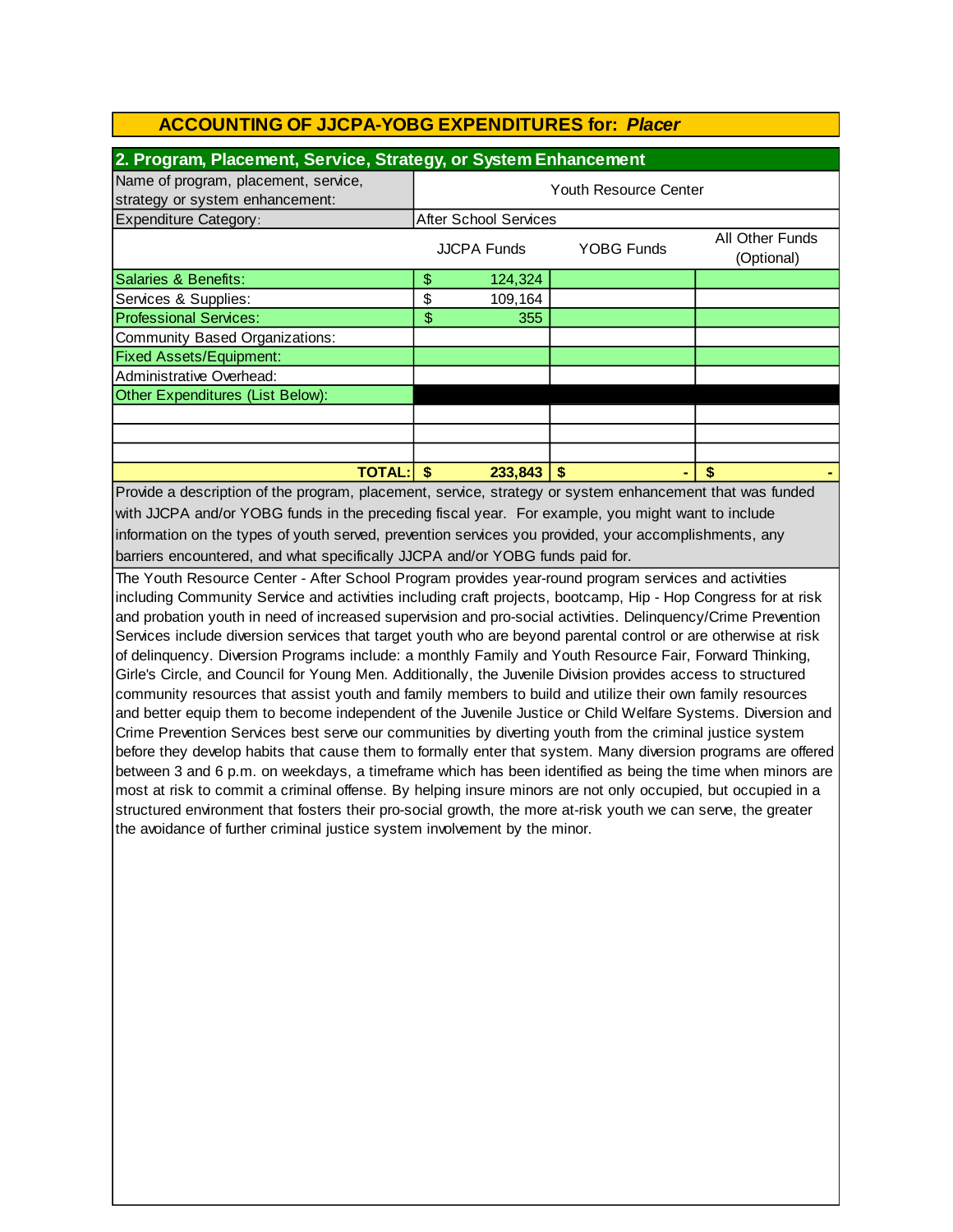| 3. Program, Placement, Service, Strategy, or System Enhancement         |                                 |                          |            |                 |  |  |
|-------------------------------------------------------------------------|---------------------------------|--------------------------|------------|-----------------|--|--|
| Name of program, placement, service,<br>strategy or system enhancement: | <b>Crisis Resolution Center</b> |                          |            |                 |  |  |
| <b>Expenditure Category:</b>                                            |                                 | <b>Family Counseling</b> |            |                 |  |  |
|                                                                         |                                 | <b>JJCPA Funds</b>       | YOBG Funds | All Other Funds |  |  |
| Salaries & Benefits:                                                    |                                 |                          |            |                 |  |  |
| Services & Supplies:                                                    |                                 |                          |            |                 |  |  |
| <b>Professional Services:</b>                                           | \$                              | 631,400                  |            |                 |  |  |
| Community Based Organizations:                                          |                                 |                          |            |                 |  |  |
| <b>Fixed Assets/Equipment:</b>                                          |                                 |                          |            |                 |  |  |
| Administrative Overhead:                                                |                                 |                          |            |                 |  |  |
| Other Expenditures (List Below):                                        |                                 |                          |            |                 |  |  |
|                                                                         |                                 |                          |            |                 |  |  |
|                                                                         |                                 |                          |            |                 |  |  |
|                                                                         |                                 |                          |            |                 |  |  |
| <b>TOTAL:</b>                                                           |                                 | 631.400                  |            | \$              |  |  |

barriers encountered, and what specifically JJCPA and/or YOBG funds paid for. information on the types of youth served, prevention services you provided, your accomplishments, any Provide a description of the program, placement, service, strategy or system enhancement that was funded with JJCPA and/or YOBG funds in the preceding fiscal year. For example, you might want to include

Koinonia Family Services and the Probation Department are collaborating in a team effort to offer Placer County residents the family resource of the Crisis Resolution Center (CRC). The CRC program provides solution-fucused family intervention which resolves family crises and establishes reunification of children ages 12-17 with their families. The CRC continues to amend program materials for the youth served that address issues that are developmentally age appropriate and gender sensitive. Exploring topics such as teen abstinence, bullying, social media consequences, self-worth, family dynamics, trauma, and substance abuse. Solution Focused Family Counseling has proven to be effective both pre/post family crisis at the CRC. Parent Education offered to families is beneficial to reinforce new skills and to empower families toward maintaining positive change.The CRC provides Placer County Courts & Family & Children Services (F.A.C.S) approved Love & Logic parenting curriculum for families served at the CRC. The CRC is a six-bed facility with counseling facilities, fully licensed and professionally staffed to provide out-client family services and short-term residentail care. The staff is comprised of well-trained house parents, child care workers and a master's level social worker who provides quality relationship counseling, conflict resolution, parent-child training and professional referral services.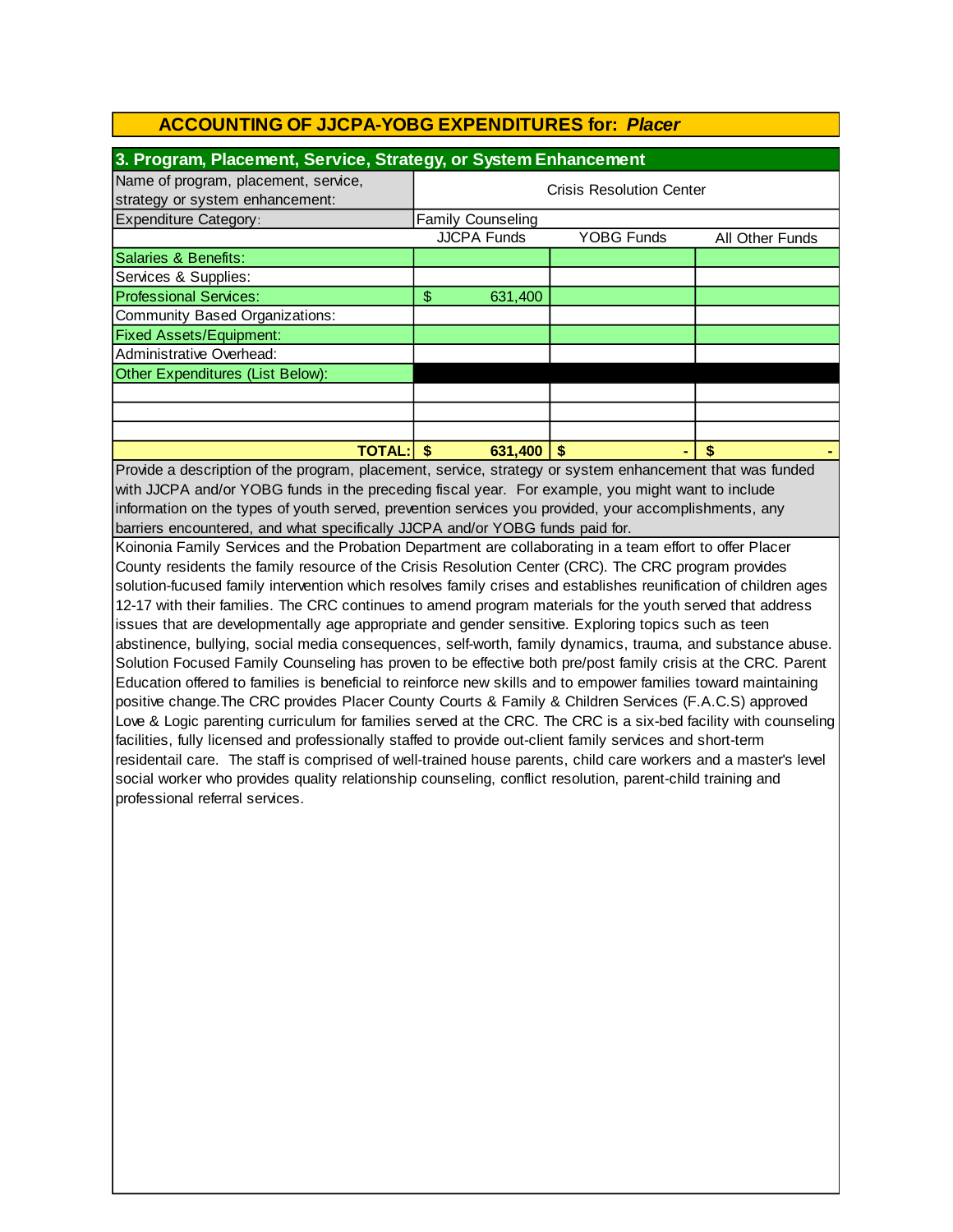| 4. Program, Placement, Service, Strategy, or System Enhancement         |                        |                   |                 |  |
|-------------------------------------------------------------------------|------------------------|-------------------|-----------------|--|
| Name of program, placement, service,<br>strategy or system enhancement: | Minors placed in camps |                   |                 |  |
| Expenditure Category:                                                   | Camp                   |                   |                 |  |
|                                                                         | <b>JJCPA Funds</b>     | <b>YOBG Funds</b> | All Other Funds |  |
| Salaries & Benefits:                                                    |                        |                   |                 |  |
| Services & Supplies:                                                    |                        |                   |                 |  |
| <b>Professional Services:</b>                                           |                        | \$<br>586,453     |                 |  |
| Community Based Organizations:                                          |                        |                   |                 |  |
| <b>Fixed Assets/Equipment:</b>                                          |                        |                   |                 |  |
| Administrative Overhead:                                                |                        |                   |                 |  |
| Other Expenditures (List Below):                                        |                        |                   |                 |  |
| Medical & Dental Srvs for minors                                        |                        | \$<br>26,740      |                 |  |
|                                                                         |                        |                   |                 |  |
|                                                                         |                        |                   |                 |  |
| TOTAL: I                                                                |                        | 613,193<br>S      | S               |  |

Provide a description of the program, placement, service, strategy or system enhancement that was funded with JJCPA and/or YOBG funds in the preceding fiscal year. For example, you might want to include information on the types of youth served, prevention services you provided, your accomplishments, any barriers encountered, and what specifically JJCPA and/or YOBG funds paid for.

The Probation Department contracts with secure and semi-secure camp placements which provide at-risk youth with assessments, individual mental health and behavioral modification services, conduct requirements, substance abuse treatment and education, life skills, and family reunification services. Evidenced-based programing such as Theraputic Behavioral Services (TBS) and Aggression Replacement Training (ART)/Teaching Pro-Social Skills(TPS) are utilized. In addition, the programs offer youth, who might otherwise have been considered for DJJ, education and vocational services and cerification in welding, culinary arts, firefighting, small engine repair, and construction technology. At risk youth placed in secure or semisecure camp placement were provided necessary medical and dental care. The YOBG funds placement and staff time necessary to secure and manage placements, conducts visits and work with families, employers and community based organizations to support the successful transition from placement back in to the community. By providing rehabilitation services to at-risk youth, some who might otherwise have been considered for a DJJ commitment; reducing involvement in the criminal justice system and successfully transitioning youth in to the community.